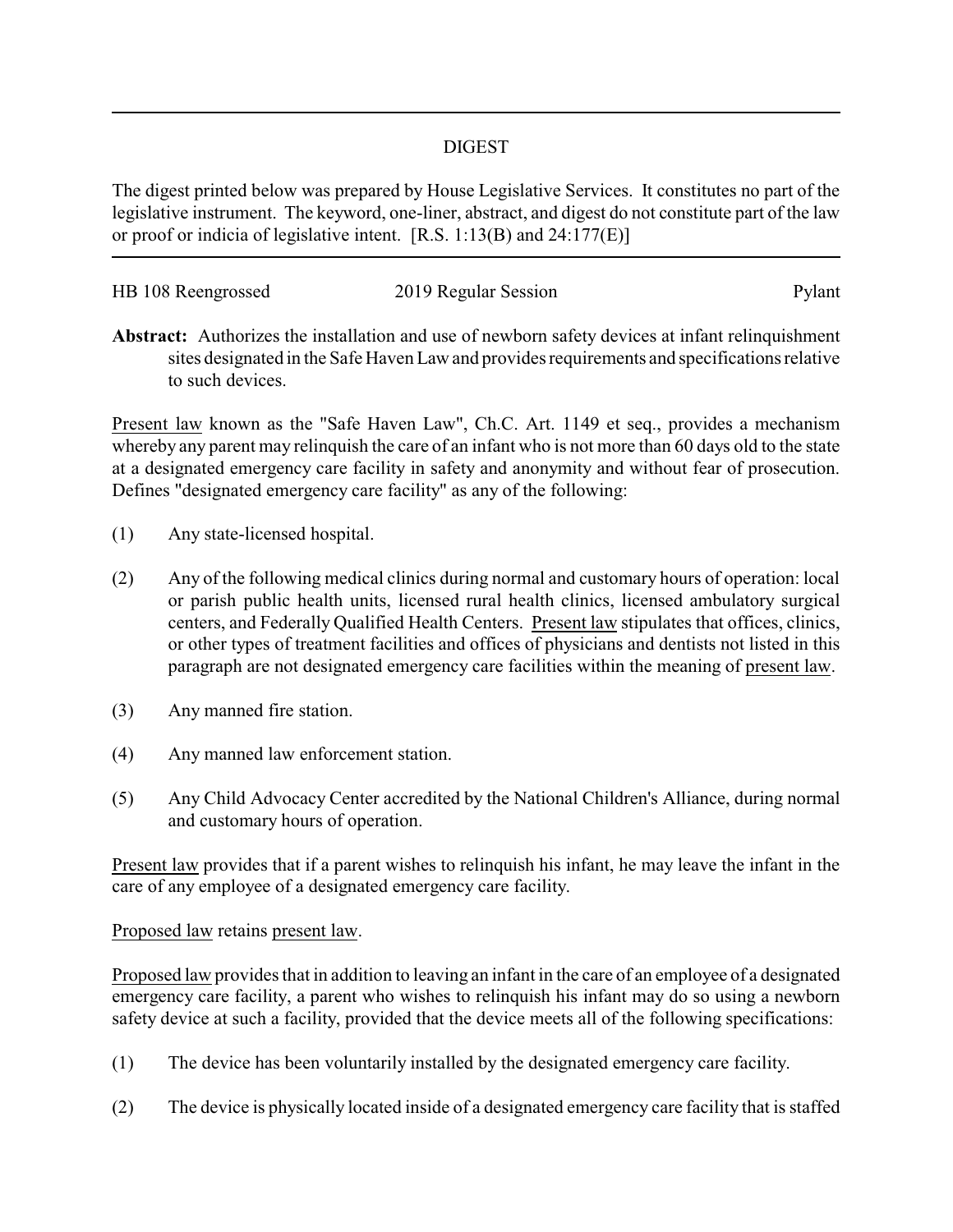24 hours per day by a provider of medical services.

- (3) The device is installed in a location that ensures the anonymity of the relinquishing parent and has a climate-controlled environment.
- (4) The device has been installed by a licensed contractor.
- (5) The access door to the device locks automatically upon closure when a newborn is in the device.
- (6) The supporting frame of the device is anchored so as to align the bed portion of the device directly beneath the access door and prevent movement of the unit as a whole.
- (7) The device features a safe sleep environment which includes a firm, flat bassinet mattress and a sheet that fits snugly on and overlaps the mattress and is free from any bedding including pillows, bumpers, and blankets.

Proposed law requires each designated emergency care facility that installs a newborn safety device pursuant to proposed law to post signage approved by the Dept. of Children and Family Services (DCFS) at the site of the device. Requires that the signage clearly identify the device and provide both written and pictorial instruction to the relinquishing parent to open the access door, place the infant inside the device, and close the access door to engage the lock. Requires further that the signage clearly indicate the maximum age of an infant who may be relinquished in accordance with present law and that by placing an infant in the newborn safety device, a parent is foregoing all parental responsibilities with respect to the infant and is giving consent for the state to take custody of the infant.

Proposed law stipulates that a designated emergency care facility which installs a newborn safety device as authorized by proposed law shall be responsible for the cost of the installation.

Proposed law requires each designated emergency care facility that installs a newborn safety device to install, additionally, an adequate dual alarm system connected to the physical location of the newborn safetydevice. Requires that the facility ensure all of the following with respect to the alarm system on the newborn safety device:

- (1) It generates an audible alarm at a central location within the facility 60 seconds after the opening of the access door to the device.
- (2) It generates an automatic call to 911 if the alarm is activated and not turned off from within the facility less than 60 seconds after the commencement of the initial alarm.
- (3) It is tested at least one time per week to ensure that it is in working order.
- (4) It is visually checked at least two times per day to ensure that it is in working order.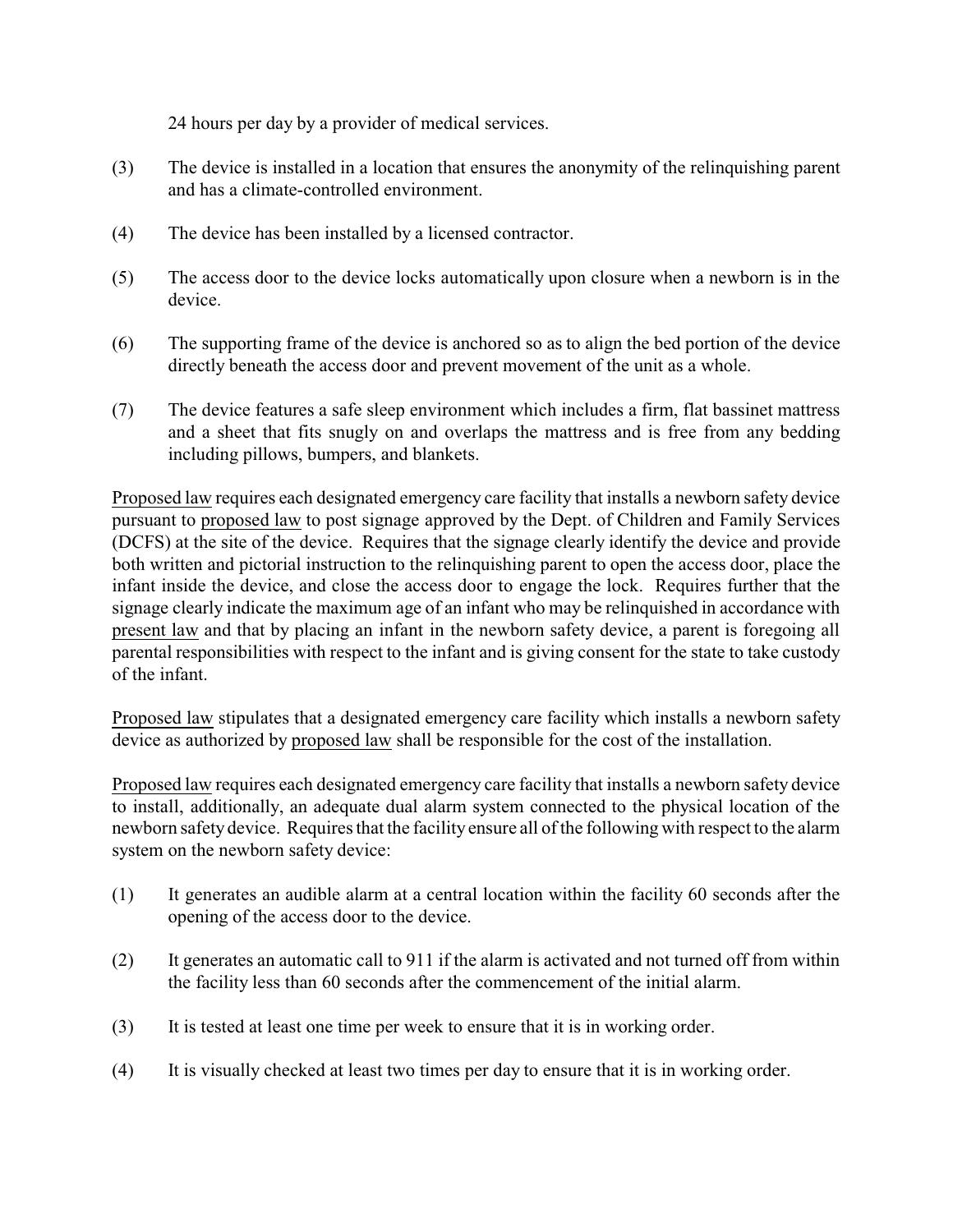Proposed law requires each designated emergency care facility that installs a newborn safety device pursuant to proposed law to do all of the following:

- (1) Install adjacent to the device a card holder and keep the card holder stocked with Safe Haven informational cards supplied by DCFS to the facility pursuant to present law.
- (2) Ensure that the device is checked at least daily for debris and is cleaned and sanitized with a hospital-quality disinfectant at least weekly and after any newborn relinquishment into the device.
- (3) Maintain documentation of the testing of the alarm system and the cleaning and sanitation of the device required by proposed law.
- (4) Adopt written policies for receiving, in accordance with the applicable requirements of present law, a newborn who has been relinquished into the newborn safety device.

(Amends Ch.C. Arts. 1151 and 1152(A), (F)(intro. para.), (G), and (H))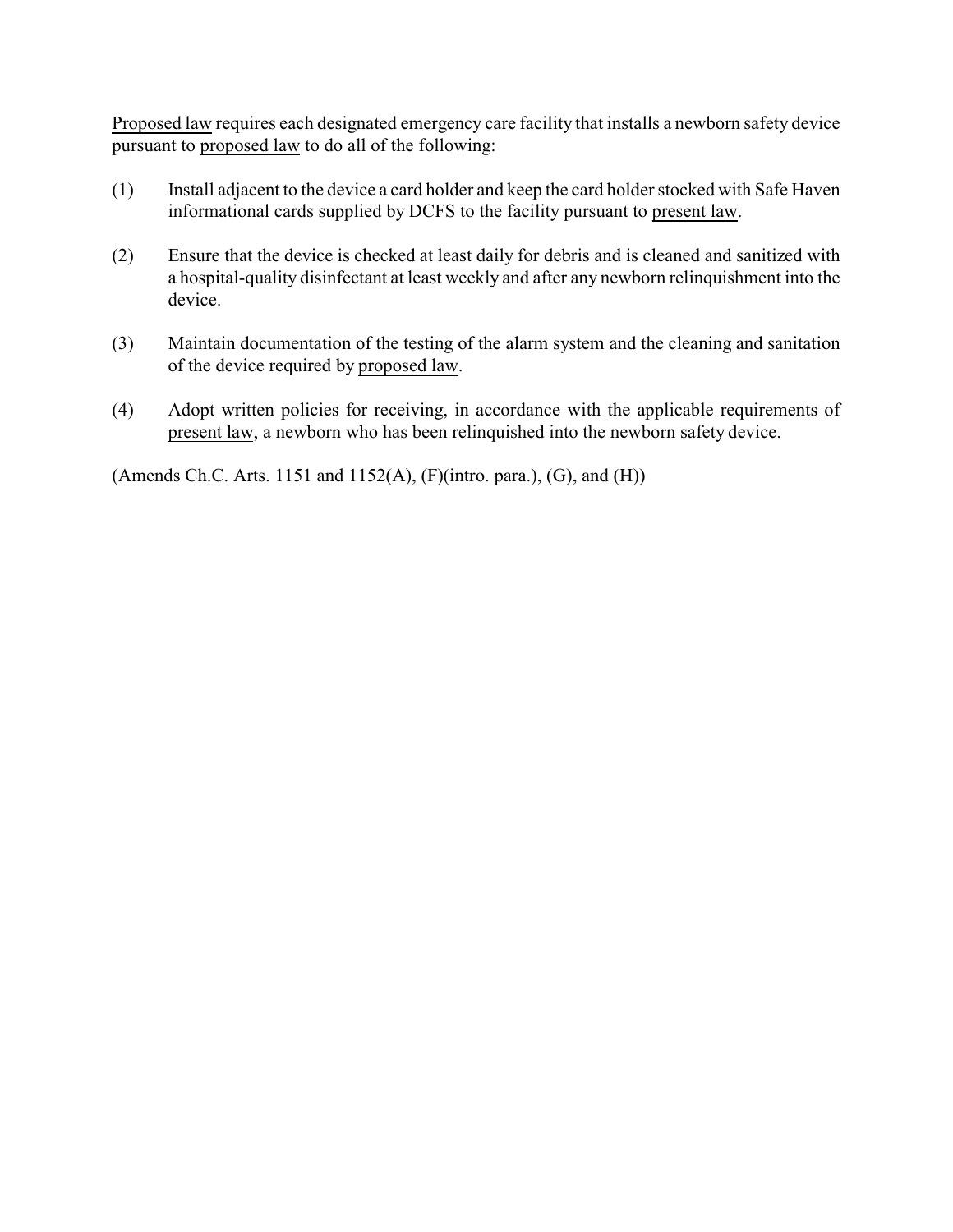## Summary of Amendments Adopted by House

## The House Floor Amendments to the engrossed bill:

- 1. Require all of the following with respect to newborn safety devices installed pursuant to proposed law at designated emergency care facilities:
	- (a) That the device be installed in a location that ensures the anonymity of the relinquishing parent and has a climate-controlled environment.
	- (b) That the device be installed by a licensed contractor.
	- (c) That the access door to the device lock automatically upon closure when a newborn is in the device.
	- (d) That the supporting frame of the device be anchored so as to align the bed portion of the device directly beneath the access door and prevent movement of the unit as a whole.
	- (e) That the device feature a safe sleep environment which includes a firm, flat bassinet mattress and a sheet that fits snugly on and overlaps the mattress and is free from any bedding including pillows, bumpers, and blankets.
- 2. Require each designated emergency care facility that installs a newborn safety device pursuant to proposed law to post signage approved by the Dept. of Children and Family Services (DCFS) at the site of the device. Require that the signage clearly identify the device and provide both written and pictorial instruction to the relinquishing parent to open the access door, place the infant inside the device, and close the access door to engage the lock. Require also that the signage clearly indicate the maximum age of an infant who may be relinquished in accordance with present law and that by placing an infant in the newborn safety device, a parent is foregoing all parental responsibilities with respect to the infant and is giving consent for the state to take custody of the infant.
- 3. Require all of the following with respect to alarm systems on newborn safety devices installed pursuant to proposed law:
	- (a) That the system generate an audible alarm at a central location within the facility 60 seconds after the opening of the access door to the device.
	- (b) That the system generate an automatic call to 911 if the alarm is activated and not turned off from within the facility less than 60 seconds after the commencement of the initial alarm.
- 4. Require each designated emergency care facility that installs a newborn safety device pursuant to proposed law to do all of the following: